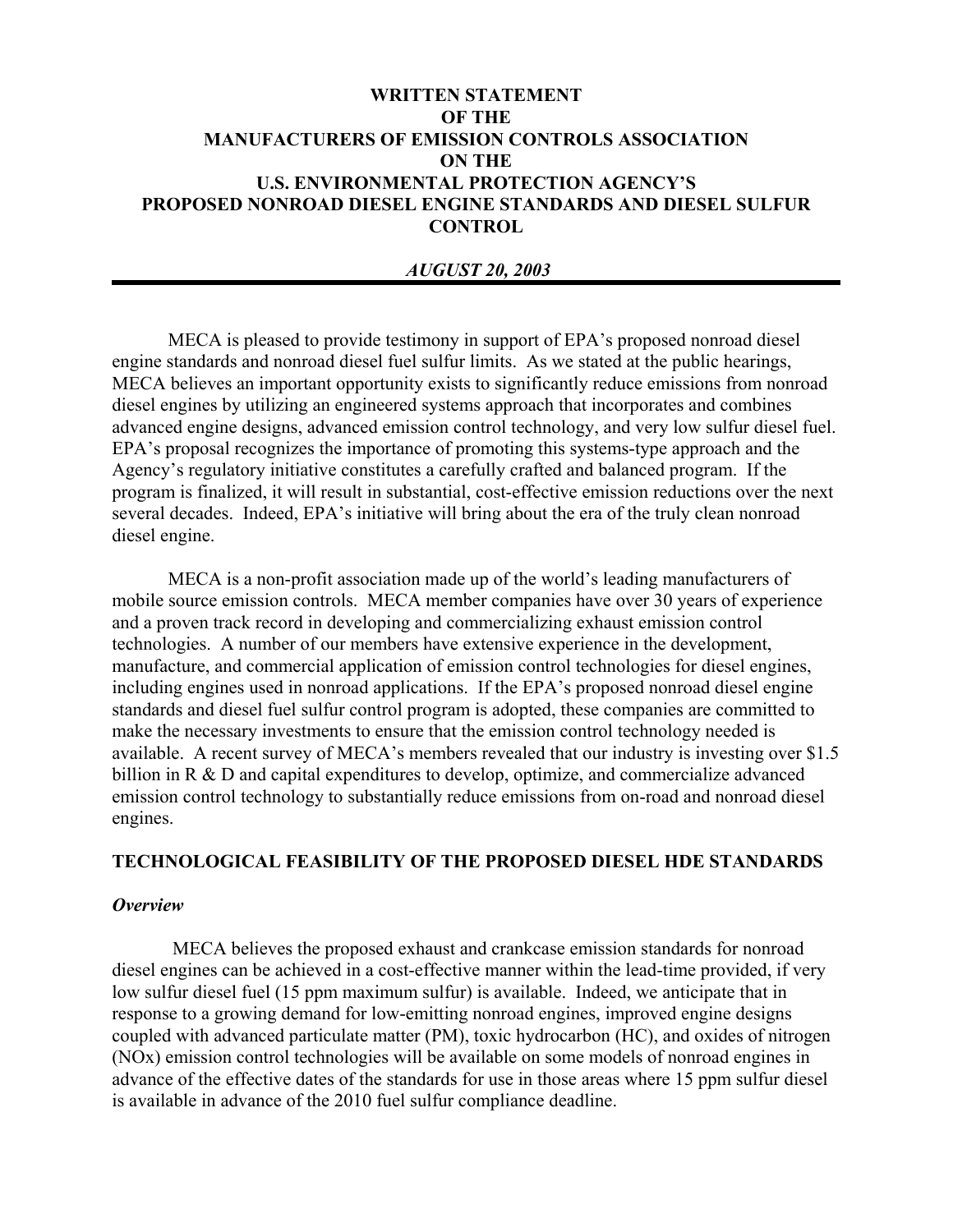We believe any backsliding on the level of the standards or delay in the proposed implementation dates is unjustified from a technological feasibility standpoint. Further, we believe the proposed 2008 PM standard for engines less than 25 hp and the proposed 2008 PM standards for engines in the 25 to <75 hp category do not reflect the level of emission control that will be technologically feasible and should be made more stringent as discussed below. Finally, we recommend that EPA adopt a 0.14 g/bhp-hr non-methane hydrocarbon (NMHC) standard for all engines <75 hp to ensure that toxic hydrocarbons are significantly reduced.

Technologies to reduce diesel PM, such as diesel particulate filters and diesel oxidation catalysts, are commercially available today. In fact, the use of exhaust emission control technology for nonroad diesel engines is not new. For over thirty-five years, nonroad diesel engines used in the construction, mining, and materials handling industries have been equipped with exhaust emission control technology – initially with diesel oxidation catalysts (DOCs) and followed later by diesel particulate filters (DPFs). These systems have been installed on vehicles and equipment both as original equipment and as retrofit technology on over 250,000 nonroad engines worldwide.

 Technologies such as DPFs and NOx adsorbers, as well as the integration strategies being developed to meet the 2007 and 2010 heavy-duty on-road diesel engine standards, generally can be applied to nonroad diesel engines and vehicles. Also, SCR, which has been widely used on stationary engines and in some mobile source applications on a limited basis, is another possible NOx control option. Exhaust gas recirculation (EGR) technology, which is being used on highway HDEs and is being evaluated on nonroad engines as a retrofit option, will also be an available option to help meet the proposed standards. Finally, lean-NOx catalyst technology, which has been utilized in passenger car applications in Europe and is an available retrofit technology for on-road HDEs, is a strategy that could be used to help meet the possible less stringent NOx standards being contemplated for several of the smaller engine categories of nonroad diesel engines. A comprehensive list of references discussing the considerable progress in developing, optimizing, and applying advanced emission control technologies and strategies for reducing emissions from diesel engines can be found in *Diesel Emission Control: 2001 in Review*, SAE Paper No. 2002-01-0285 (2002 SAE Congress, Detroit) and *Diesel Emission Control: 2002 in Review*, SAE Paper No. 2003-01-0039 (2003 SAE Congress, Detroit).

## *PM, Toxic HC, NOx Emission Control Technology Capability and Experience*

 MECA concurs with EPA's conclusion that, while important differences exist, nonroad diesel engines operate fundamentally like on-road diesel HDEs. With the availability of 15 ppm sulfur fuel and adequate leadtime, we agree with the Agency that nonroad diesel engines can be successfully designed to utilize the advanced emission control technology that will be employed to meet the on-road HDE standards, which take effect beginning in 2007 and will be fully implemented by 2010.

MECA supports EPA's conclusion that filter technology with PM control efficiencies of up to 90 percent or more can be cost-effectively employed on nonroad diesel engines from 25 hp to >750 hp and that advanced, high efficiency NOx control technologies, such as NOx adsorbers, will be available for nonroad engines ranging from 75 hp to >750 hp. For nonroad diesel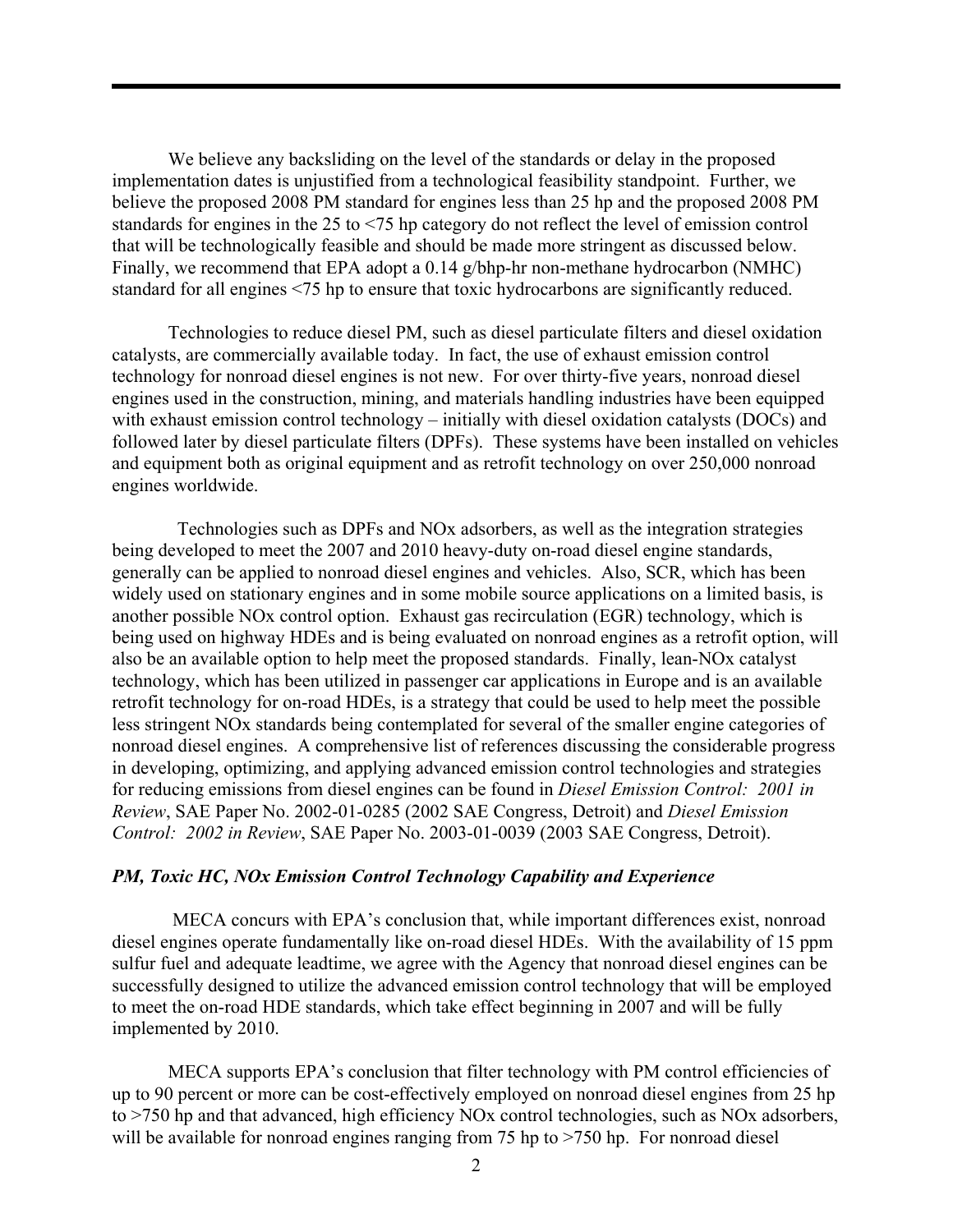engines <25 hp, MECA agrees with EPA's conclusion that DOC technology is readily available to significantly reduce PM, CO, and HC emissions, including those HC species identified as air toxics.

Looking to the future we also believe that other cost-effective NOx and PM control strategies may emerge for these smaller engines, including such technologies as lean NOx catalysts (capable of reducing NOx by up to 25 percent or more) and lower efficiency DPFs (capable of reducing PM by 50-60 percent). Similarly, with regard to nonroad diesel engines in the 25 to <75 hp range, we believe cost-effective NOx control strategies (such as lean NOx catalyst technology or possibly low-pressure EGR) will emerge. Therefore, we recommend that as part of EPA's proposed 2007 technical review of emissions standards for nonroad diesel engines <75 hp, the Agency assess the availability of cost-effective PM and NOx controls and tighten the requirements if appropriate.

*Diesel Particulate Filters* (DPFs) – As noted above, DPFs are commercially available today. Over 70,000 on-road heavy-duty vehicles and 500,000 diesel passenger cars in Europe have been equipped with this technology. For nonroad engines, DPFs have been successfully installed and used on mining, construction, and materials handling equipment. In these nonroad engine applications, DPF systems have been successfully designed to function effectively over the specific duty cycle of the engine. DPF technology is projected to be utilized on highway heavy-duty diesel engines sold in the U.S. beginning with the 2007 model year. Indeed, DPFs are currently available on selected on-road diesel vehicles in the U.S. and Europe. This technology has demonstrated impressive durability characteristics in commercial operation in the U.S. and Europe and will be used across the board on diesel vehicles and engines in Japan beginning in 2005. Also, a growing number of different filter system designs and strategies – both passive and active – are emerging.

Where diesel fuel with <15 ppm sulfur is used, precious metal catalyst-based diesel particulate filters (CB-DPFs) have consistently demonstrated the capability to reduce PM emissions on a mass basis by up to 90 percent or more. In addition, this technology has proven effective in reducing the carbon-based PM by up to 99.9+ percent, while significantly reducing particle numbers over the full range of particle size, including ultra-fine particles. Finally, CB-DPF technology, has demonstrated the capability to reduce a wide range of toxic hydrocarbon species and PAHs by up to 80 percent or more.

Also, particulate filter systems are emerging that are specially designed to provide exhaust flow turbulence and increased particulate residence time, and have achieved PM reductions in the 40 to 65+ percent range. One design is being evaluated for passenger car and heavy truck application in Europe (see, e.g., *New Diesel Catalyst systems to Achieve European*  Legislation – Tested on a Volvo S60 Passenger Car, 24<sup>th</sup> Vienna Motor Symposium, May 15-16, 2003, Vienna, Austria). Another design is being developed by a different manufacturer for nonroad engine applications, including engines under 50 hp.

*Diesel Oxidation Catalysts (DOCs)* – DOC technology is available today and represents a cost-effective, interim PM control strategy for nonroad engines <75 hp. Indeed, this technology could be applied to virtually the entire range of nonroad engine applications in 2008 when the 500 ppm sulfur diesel is available. Over 250,000 nonroad vehicles and equipment, including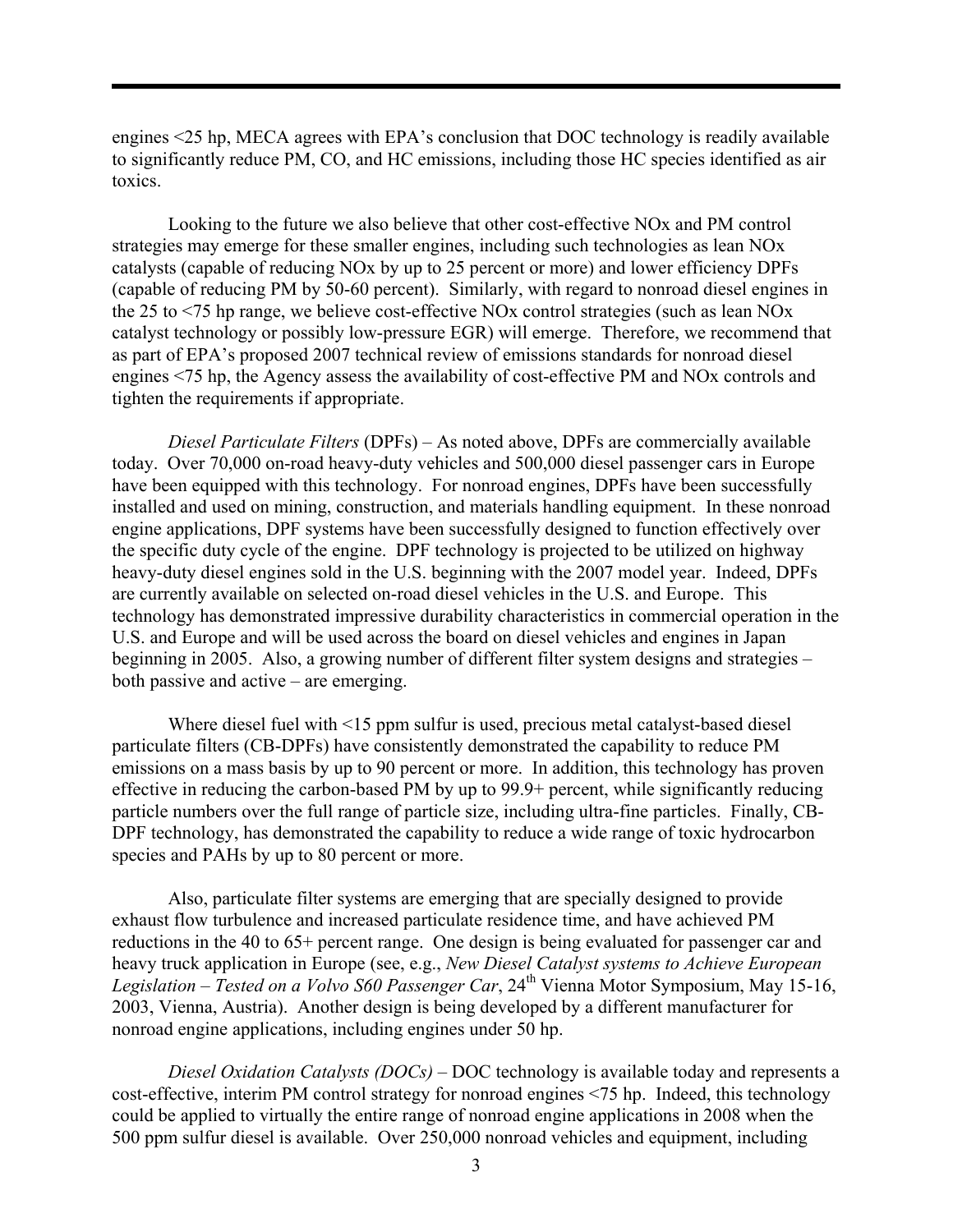mining vehicles, skid steer loaders, forklift trucks, construction vehicles, and stationary engines, as well as over 35,000,000 diesel passenger cars and over 1.5 million trucks and buses worldwide have been equipped with DOCs.

*NOx Adsorber Technology –* MECA concurs with EPA's assessment that NOx adsorber technology, which the Agency and MECA anticipate will be utilized to help meet the 2007/2010 on-road HDE standards, will also be an available NOx control strategy to help meet the NOx standards applicable to nonroad engines >75 hp. NOx adsorber catalysts are currently being used commercially in light-duty gasoline direct injection (GDI) engines. This technology continues to undergo extensive research and development in anticipation of the U.S. 2007/2010 on-road heavy-duty diesel engine regulations to help significantly reduce NOx emissions. The progress in developing and optimizing this technology has been extremely impressive. Indeed, the Clean Diesel Independent Review Panel, charged by EPA to assess the technological progress in meeting the 2007/2010 standards, concluded late last year that NOx adsorber technology development was on track to help meet the on-road HDE standards and no technological roadblocks were identified.

 The current focus of NOx adsorber technology development and optimization is on: 1) expanding the operating temperature window in which the technology will perform, 2) improving the thermal durability of the technology, 3) improving the desulfurization methods and performance, and 4) improving system packaging and integration. The progress being made in these areas continues to be impressive. In light-duty applications, several automobile manufacturers are conducting field tests with NOx adsorber/DPF systems and one manufacturer has announced plans to sell vehicles equipped with such a system in Japan and in Europe in the near future. While NOx adsorber catalysts are not currently available for nonroad diesel engines, we believe NOx adsorbers and the associated engine technologies will be available for use on nonroad diesel engines within the leadtime provided in the proposal. The incorporation of onhighway type fueling systems will allow for the use of NOx adsorber technology on smaller diesel engines as well.

*Selective Catalytic Reduction (SCR) Technology* – SCR technology is another NOx control strategy that could be utilized to help meet the proposed nonroad diesel emission standards. SCR has been used to control NOx emissions from stationary sources for over 15 years. More recently, it has been applied to select mobile sources including trucks, marine vessels, and locomotives. In 2005, SCR is expected to be introduced on on-road diesel HDE engines to help meet the Euro 4 emission standards. Applying SCR to diesel-powered engines provides simultaneous reductions of NOx, PM, and HC emissions. Beginning in the mid-1990s, SCR technology has been installed a variety of marine applications in Europe including ferries, cargo vessels, and tugboats. The capacity of the engines equipped with SCR ranged from 450 to over 10,000 kW.

*Low-Pressure EGR* – This technology is being successfully demonstrated in retrofit applications on trucks, buses, and other applications. Over 1500 systems are running worldwide. Low-pressure EGR has demonstrated a NOx control capability in the range of 30 to 60 percent. With an active DPF and <15 ppm sulfur diesel, control levels as high as 80 percent may be achievable. Current experience with low-pressure EGR is in the 185-440 hp range, but the technology could be optimized for a larger range of engine categories. This technology is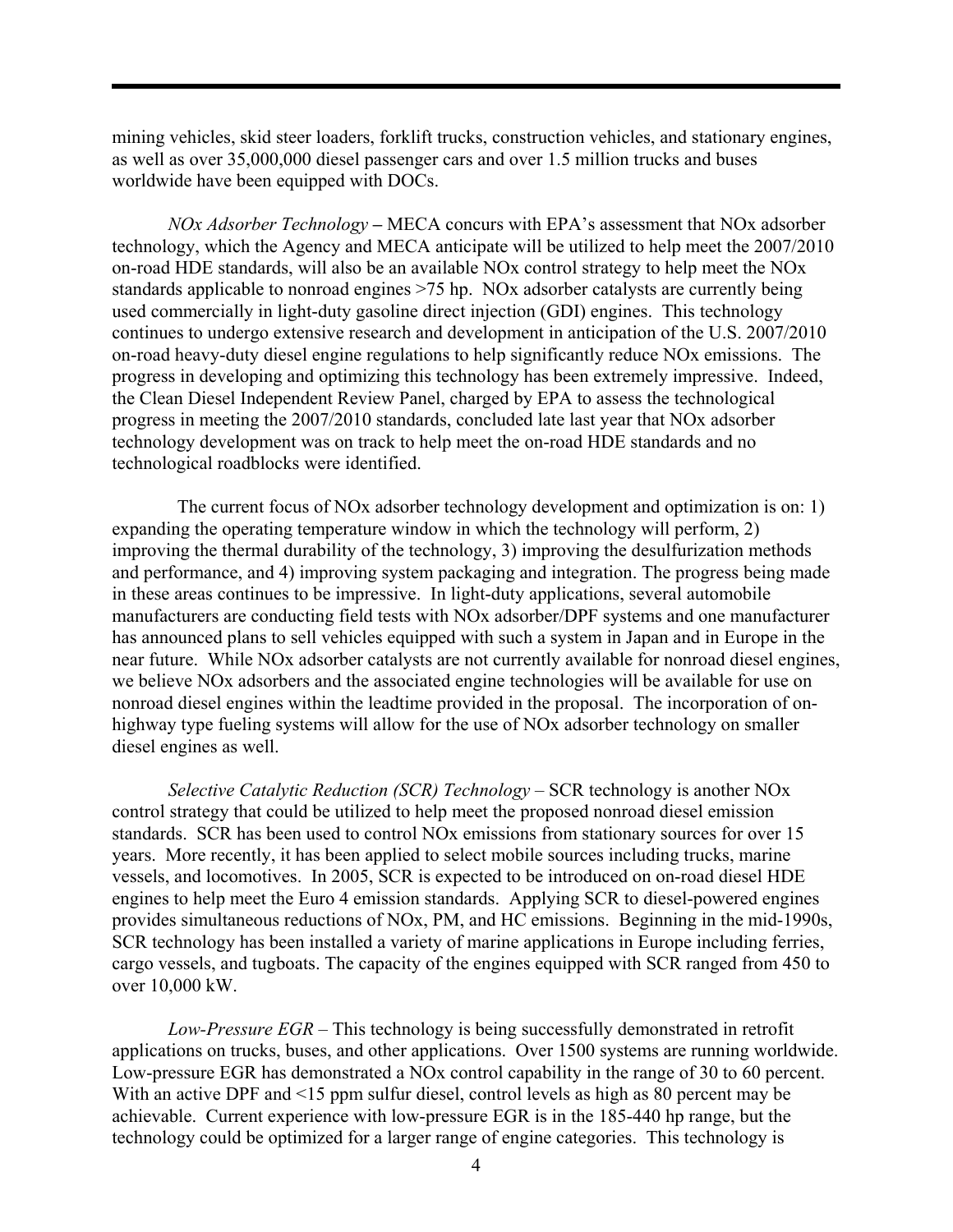expected to be an available option for nonroad engines.

*Lean NOx Catalyst (LNC) Technology* – This technology, which has been utilized in passenger car applications in Europe, recently was verified by the California Air Resources Board (25 percent NOx control) in retrofit applications. This technology, which is being used in combination with both DPFs or DOCs, is being demonstrated and commercialized for a variety of nonroad applications, including heavy-duty earthmoving equipment, agricultural pumps, and portable engines.

*Crankcase Emission Controls* – EPA has proposed the control of crankcase emissions from turbocharged nonroad diesel engines. Currently on diesel engines, a rudimentary filter may be installed on the crankcase breather (the vent for the oil reservoir), but a substantial amount of particulate matter is released to the atmosphere. For diesel engines used in motor vehicle applications, emissions through the breather may exceed 0.7 g/bhp-hr during idle conditions on recent model year engines.

One solution to this emissions problem is the use of a multi-stage filter designed to collect, coalesce, and return the emitted lube oil to the engine's sump. Filtered gases are returned to the intake system, balancing the differential pressures involved. Typical systems consist of a filter housing, a pressure regulator, a pressure relief valve and an oil check valve. These systems have the capability to virtually eliminate crankcase emissions. This technology is currently being used in Europe and will be used on highway diesel heavy-duty engines in the U.S. beginning in 2007.

### *Emission Control Technology Can and Has Been Applied to Nonroad Engines*

 Proper integration of emission control technology on nonroad vehicles and equipment is important for three reasons: 1) to ensure the system is installed at the appropriate place in the exhaust system to enable the control device to function at optimum effectiveness, 2) to ensure the system physically fits in the available space, and 3) to ensure safety. Over 25 years of experience in integrating emission control technologies on a variety of diesel and SI nonroad vehicles and equipment ranging from <25 hp to over 750 hp provides a clear indication that emission control technology can be successfully integrated on a wide range of nonroad vehicles to meet EPA's proposed standards. This experience has also demonstrated that, by taking a systems approach, exhaust technology can be applied to achieve required emission reductions without compromising engine performance, engine durability, or safety. For example, both DOCs and DPFs have been successfully integrated on nonroad diesel engines ranging from >75 hp (e.g., materials handling equipment) to over 750 hp (e.g., mining equipment, locomotives and stationary engines).

Two examples of integrating emission control technologies on very small engines (25 hp or less) include: 1) the successful design and installation of over 15 million catalysts worldwide on small motorcycles and mopeds, and 2) the installation of over one million catalyst devices on a variety of lawn and garden equipment including chainsaws, trimmers, and lawn mowers in the U.S. and Europe. The same type of innovations in design and packaging can be applied to even the smallest-sized nonroad diesel engines.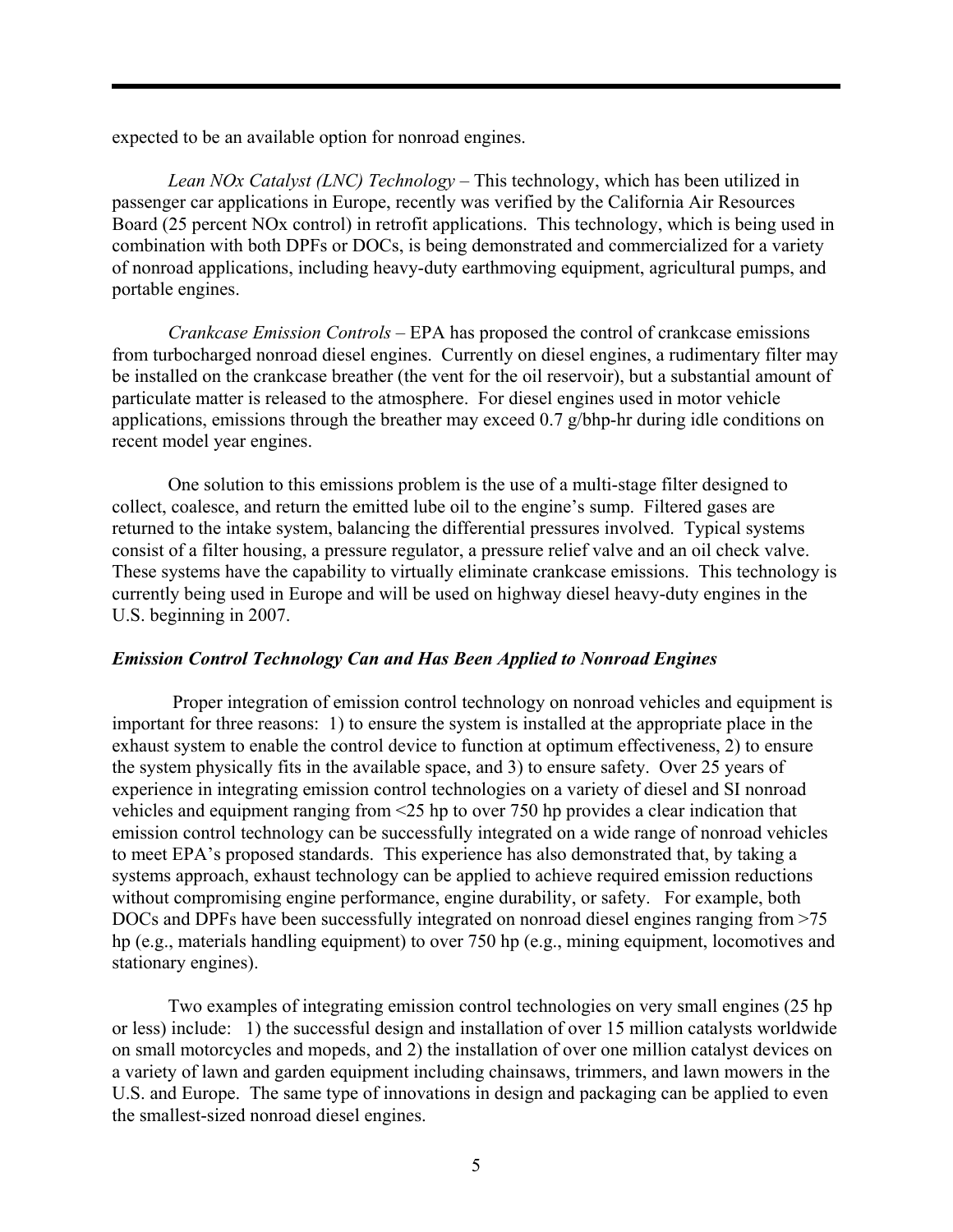Experience with over 250,000 nonroad diesel engines and millions of small SI engines has also shown that emission control systems can be successfully integrated to ensure the safety of the vehicle operator and others. In addition, exhaust emission control technology can be and has been designed for and integrated on to vehicles to address special operating concerns and environments. For example, where equipment is used in explosive operating environments, such as underground coal mines, emission control technology has been designed to meet special surface temperature requirements. Finally, exhaust emission control technologies can be and have been installed on vehicles so as not to impair operator visibility.

Some varieties of nonroad equipment operate in rigorous environments and/or experience significant engine vibration. Therefore, an important aspect of vehicle integration is to ensure that emission control technology can withstand the vibration and or extreme operating conditions associated with the operation of certain nonroad vehicles. Emission control technology can be designed, installed, and operated to provide effective, reliable, and durable performance under these extreme conditions. This fact is demonstrated by the systems that have been used in underground mining applications for years – DOCs having been in service for the life of the vehicle and DPFs having been installed on equipment that has operated for over 15,000 hours in rugged work environments and still provided effective emission reduction performance.Finally, the fact that exhaust emission control technologies have been used for many years in nonroad applications and proven to be durable attests to the fact the technologies can withstand the dust and moisture associated with many of the nonroad environments where the technologies have been used.

A more detailed discussion of the emission control technologies for nonroad diesel engines, operating experience, and application considerations can be found in a document prepared by MECA entitled *Exhaust Emission Controls Available to Reduce Emissions from Nonroad Diesel Engines*. A copy of this report is attached to this statement.

### *Emission Control Technology Cost*

EPA, in its draft Regulatory Impact Analysis, presents a thorough discussion of the costs of DOCs, DPFs, and NOx adsorber technology. EPA's costs estimates in general are in a reasonable range. Of course, costs can vary depending on the particular characteristic of a given engine and/or engine/equipment application. Also, experience has shown that the cost of emission control technologies tend to decrease over time as the volume of product needed increases and the technologies are further optimized to minimize complexity and cost. Individual MECA members have provided more detailed information on cost issues.

## *The Emission Control Technology Industry Will Be Able to Provide Product and Technical Support to Enable Nonroad Engines to Help Meet the Applicable Emission Standards*

During the public hearings some engine and equipment manufacturers expressed concern that the emission control industry might not be able to provide the technical assistance needed to optimize emission control technologies for the wide variety of engines and engine/equipment applications. Our industry will have the capacity to engineer prototypes, provide technical assistance, and manufacturer the needed products in adequate quantities to meet the engineering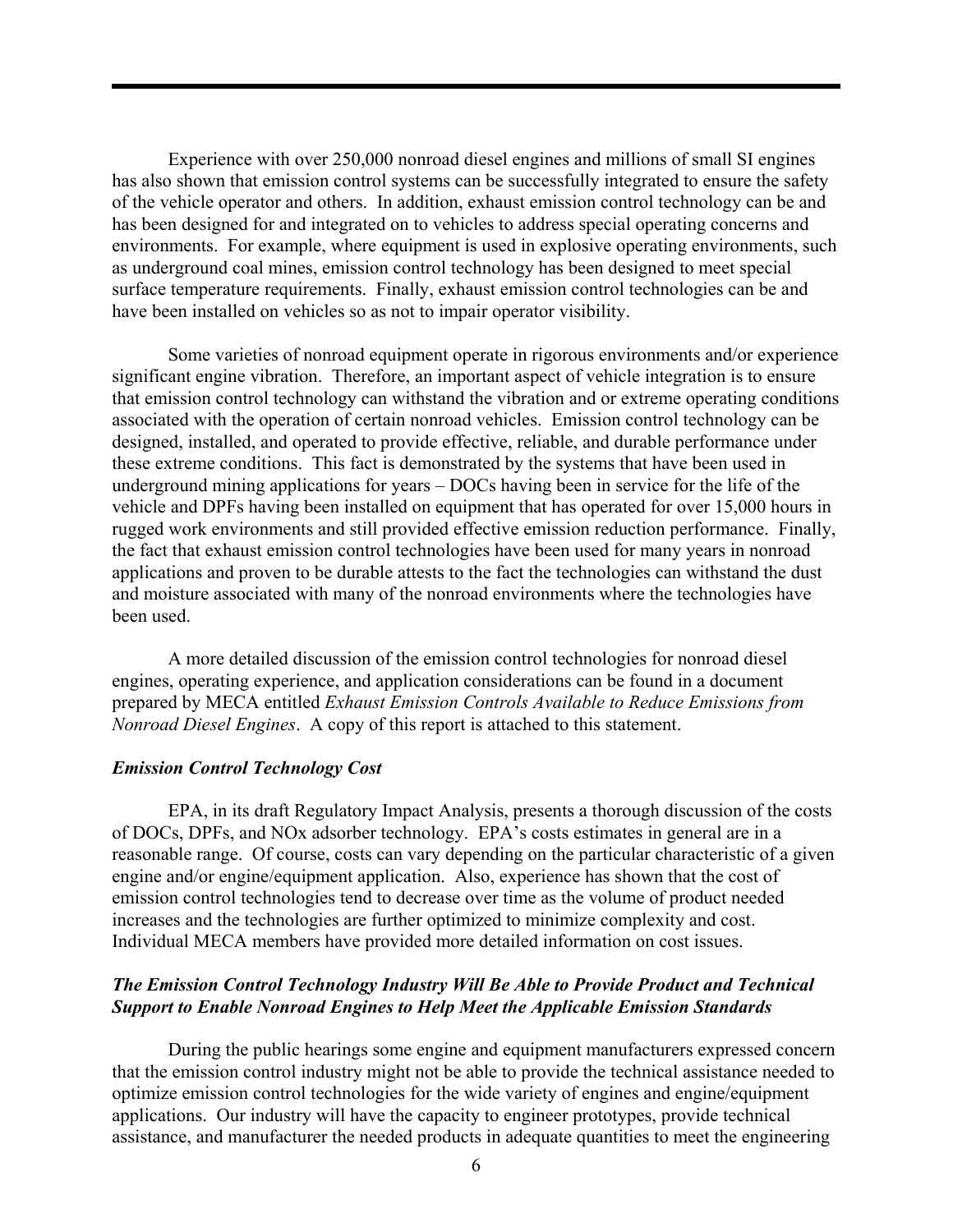and production schedules of the engine and equipment manufacturers over the full range of engine applications covered by EPA's proposed rule. As noted above, MECA member companies plan to spend over \$1.5 billion to develop and manufacture diesel emission control technology for diesel engines. A significant portion of those expenditures is targeted at increasing the manufacturing capacity to meet the anticipated demand. Also, the number of companies developing and manufacturing emission control technologies for diesel engines continues to grow. EPA's proposed sequencing and phasing-in of emission standards for various engine sizes and with provisions for ample lead times will further facilitate meeting product demand. Over the 30 years of the U.S. mobile source emission control program, concerns have been raised regarding the ability of the emission control industry to provide needed technical assistance and product in a timely fashion to meet new standards. Our industry has consistently demonstrated the ability to deliver both the technical assistance and the volume of product needed in a timely fashion.

## *Specific Comments Related to the Proposed Emission Standards for the Various Engine Categories*

*Less than 25 hp Engine Category –* The only standard EPA proposes for engines in the  $\leq$ 25 hp is a 3.0 g/bhp-hr PM standard in 2008. The proposed standard does not reflect the level of emission control that is technologically feasible. EPA discusses in the proposal the adverse effects of toxic HC emissions from this category of engines and states that DOCs can effectively reduce these harmful emissions. MECA concurs with EPA's assessment. DOCs have demonstrated the ability to reduce total PM by up to 50 percent and toxic HC by up to 70 percent. DOC technology is available now for use diesel engines <25 hp. However, the PM standard proposed by EPA likely will be met with engine modifications alone and is not sufficiently stringent to necessitate the use of DOC technology. Also, EPA has failed to propose an HC standard for this category of engines. As a result, an important opportunity to reduce the operator's and others' exposure to harmful PM and toxic HC emissions will be lost.

In order to meet the mandates of the Clean Air Act to establish standards for nonroad engines that reflect the level of control that will be technologically feasible and to better protect the health of the equipment operator and others, we believe EPA should finalize a more stringent PM standard than proposed and should adopt an NMHC standard. MECA recommends that the PM standard be tightened in the range of 30 percent and that the 0.14 g/bhp-hr NMHC applicable to nonroad engines 75 hp and greater be applied to engines <25 hp.

EPA has not proposed a second set of standards for engines in the <25 hp category. MECA believes that as part of the EPA's 2007 technology review the Agency should consider the technological feasibility of setting a tighter PM standard and a NOx standard to take effect in the 2012/2013 timeframe. As noted above, additional cost-effective NOx and PM control strategies may emerge for these smaller engines, including such technologies as lean NOx catalysts (capable of reducing NOx by up to 25 percent or more) and lower efficiency DPFs (capable of reducing PM by 50-60 percent).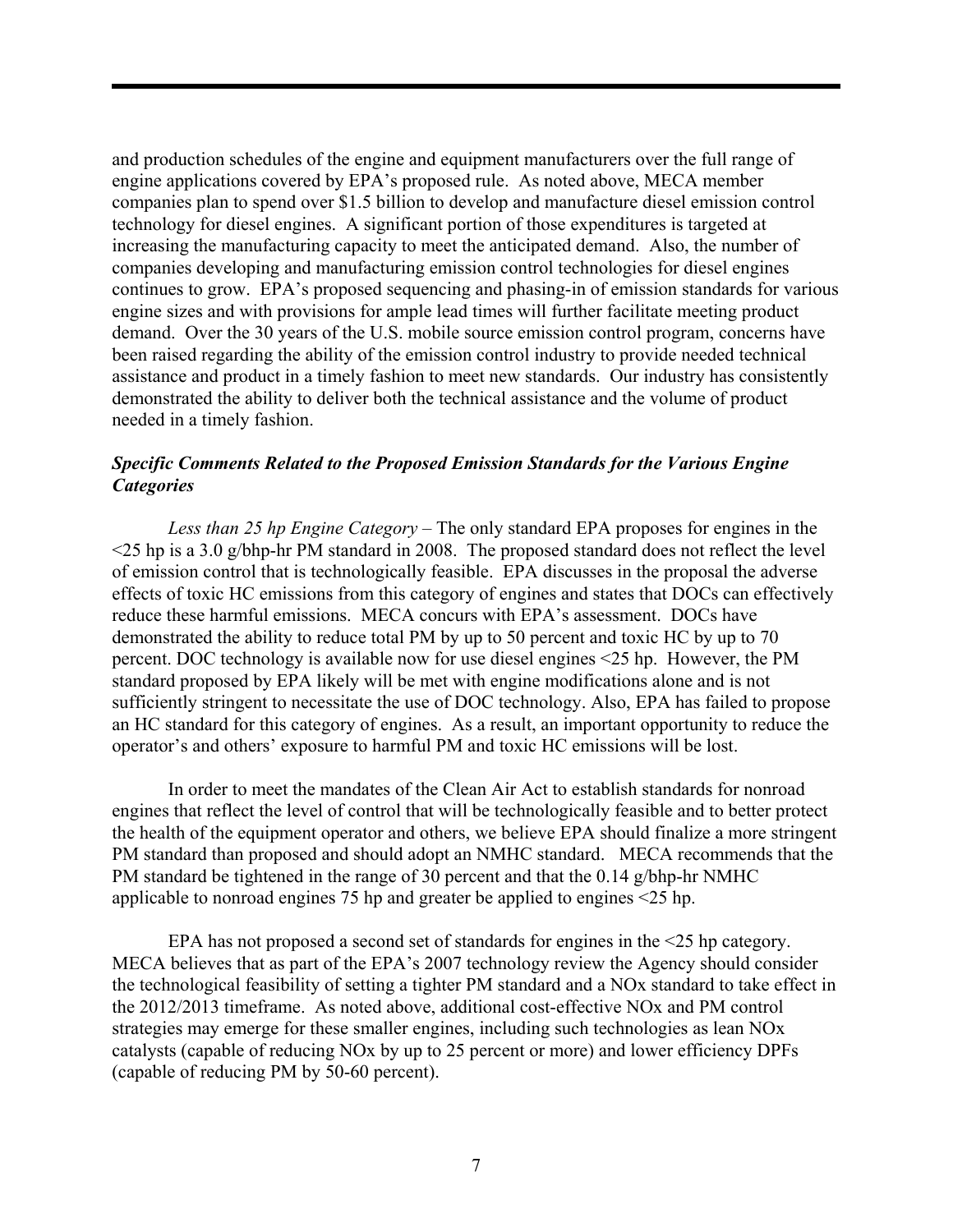*Engines in the 25 to <75 hp category* – EPA has proposed two compliance options for this engine category. During the hearings, several testifiers called for the elimination of Option 1, which contains an interim PM standard, because it failed to meet the three-year stability rule. Since manufacturers may elect to follow Option 2, Option 1 is voluntary and the three-year stability rule does not come into play. However, if EPA decides to drop Option 1, then the effective date for meeting the 0.02 g/bhp-hr PM standard should remain 2012. MECA believes meeting the 0.02 g/bhp-hr PM standard in 2012 is technologically feasible and should not be delayed until 2013.

MECA believes Option 1 provides an opportunity to reduce harmful toxic HC and PM exposure to the equipment operators during the period 2008 to 2013. However, to maximize the potential benefits of this option, the interim 0.22 g/bhp-hr PM should be tightened to take advantage of the emission reduction potential of DOCs, as discussed above. The proposed interim PM standard can be met with engine modifications alone. MECA recommends that EPA adopt a PM standard in the range of 30 percent more stringent than the level proposed. Such a standard would reflect the emission reduction potential of combining engine modifications and DOC technology.

In addition, MECA recommends that EPA adopt the 0.14 g/bhp-hr NMHC for the engines in the 25 to <75 hp category. For engines in the 25 to 50 hp range, this standard should take effect in 2008. For engines in the >50 to 75 hp range, the 0.14 g/bhp-hr NMHC standard should take effect at the earliest possible date consistent with providing four years lead-time and three years stability with the existing NMHC standard (3.5 g/bhp-hr NMHC+NOx). The 0.14 g/bhp-hr standard would result in the use of DOC technology that will provide significant reduction in toxic HCs.

Finally, MECA recommends that EPA as part of its 2007 technology review consider the feasibility of setting tighter NOx standards for engines in the 25 to <75 hp categories in the 2012/2013 timeframe given the possibility that cost-effective NOx control strategies may emerge for these smaller engines, including such technologies as lean NOx catalysts (capable of reducing NOx by up to 25 percent or more).

Unless EPA tightens the emission control requirements for diesel engines in the 25 to <75 hp category, an inequity will be created between the emission control requirements for similar-sized SI and CI nonroad engines. This situation could create the unintended consequence that the market share of higher polluting diesel engines will increase at the expense of the very low emitting gasoline, CNG, and LPG fueled-engines. The engines at issue include engines used to power equipment such as forklifts, sweepers, pumps, ground support vehicles, and generators used in agricultural, commercial, construction, and industrial applications. EPA estimates that over 150,000 SI engines in the >25 hp category are sold in the U.S. annually and that over 230,000 diesel engines in the 25 to 70 hp category are sold annually.

Beginning in 2004, SI engines will be required to meet increasingly stringent standards. When fully implemented in 2007, the rule will result in a 70 percent reduction in HC, an 85 percent reduction in NOx, and a 90 percent reduction in CO. In addition, PM emissions from these engines will be very low. To meet the 2007 standards, EPA notes that fuel system technologies and catalyst technology can be further optimized. EPA estimated the increased per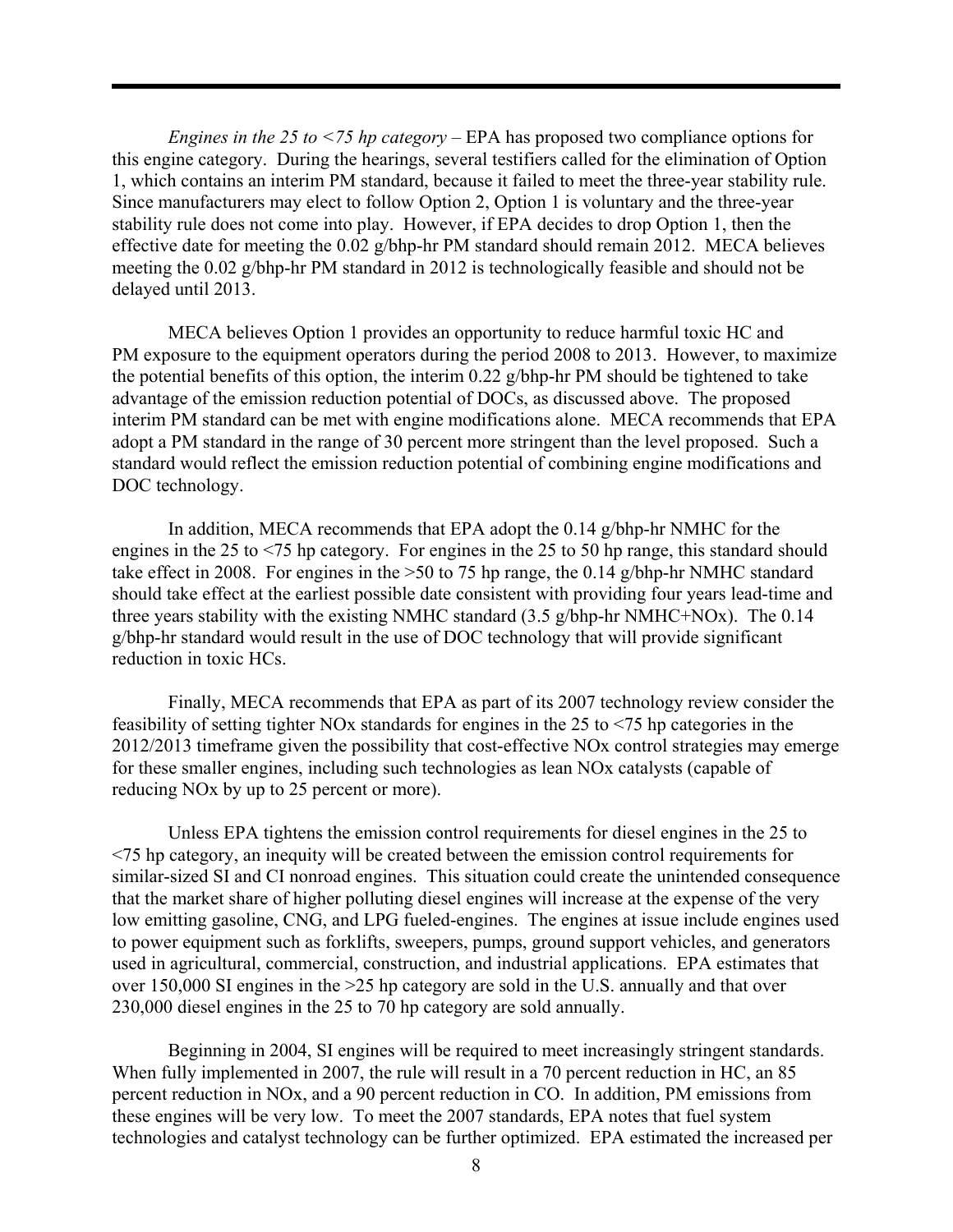engine production costs of complying with the 2007 standards compared to the costs of a pre-2004 engine would be as follows: \$860 for gasoline, \$590 for LPG, and \$590 for natural gas. By contrast, manufacturers of diesel engines in the 25 to <75 hp category have the option of meeting very modest HC+NOx standards until 2012 that will be met with relatively inexpensive engine modifications. These diesel engines will emit significant levels of PM and toxic HC emissions according to EPA's own analysis.

*Engines in the 75 to 750 hp Category* – As noted above, MECA concurs with EPA's assessment that the proposed standards are technologically feasible given the lead time provided and that the technologies that are being developed to meet the 2007/2010 on-road HDE standards will be readily available to this category of nonroad engines.

*Engines in the Greater than 750 hp Category* – During the public hearing, concerns were expressed regarding the technological feasibility and hardware costs in meeting the proposed 0.01 g/bhp-hr PM and 0.30 g/bhp-hr NOx standard. While integrating emission control technology on large engines is challenging, these challenges can and have been met. For example, DOCs, DPFs, and SCR have been installed successfully on large engines such as mining equipment, switcher locomotives, commercial marine engines, and/or stationary IC engines. Indeed, the larger size of the vehicles on which these engines are used is typically beneficial when integrating engine/emission control technology for optimum performance. The emission control industry has growing experience in integrating emission control equipment in unique and challenging applications in a cost-effective manner. With regard to costs, we anticipate that the cost of emission control technology will be a relatively small portion of the engine and equipment costs for these very large engine/equipment applications. We believe the eight years of lead-time to meet the PM standard and the 11 years to fully meet the NOx standard provides more than adequate time for our industry to develop, engineer, and make commercially available the emission control products that will be needed to help meet the standards applicable to engines >750 hp.

### **THE NEED FOR LOW SULFUR DIESEL FUEL**

### *15 ppm Sulfur Limit*

The adverse impacts of sulfur in diesel fuel on catalyst-based diesel particulate filters and NOx adsorbers, cited by EPA in its proposal as the technologies that in all likelihood will be used to help meet the proposed nonroad diesel emission standards, is now clearly established and is well documented in the EPA proposal. As is the case with meeting the 2007/2010 on-road HDE standards, <15 ppm diesel sulfur fuel is absolutely essential for meeting EPA's proposed PM standards for nonroad diesel engines 25 to  $>750$  hp and EPA's proposed NOx standards for nonroad diesel engines 75 to >750 hp.

Sulfur affects precious metal catalyst-based diesel particulate filter performance by inhibiting the performance of catalytic materials upstream of or on the filter. This phenomenon not only adversely affects the ability to reduce emissions, but also adversely impacts the capability of these filters to regenerate – there is a direct trade-off between sulfur levels in the fuel and the ability to achieve regeneration. Sulfur also competes with chemical reactions intended to reduce pollutant emissions and creates particulate matter through catalytic sulfate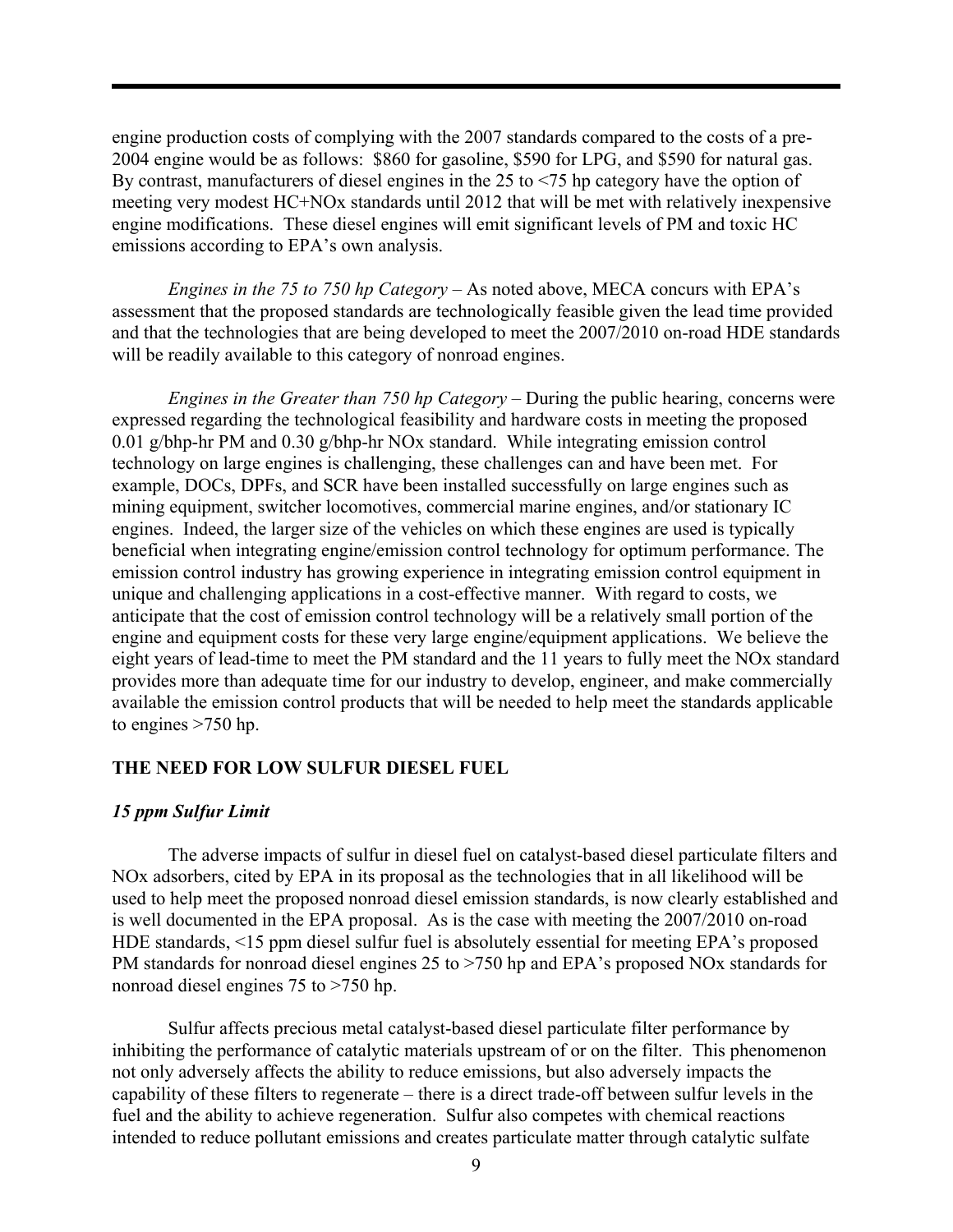formation. The availability of very low, <15 ppm sulfur fuel will enable these filters to be designed for improved PM filter regeneration and emission control performance, as well as to minimize any increase in sulfate emissions. Indeed, diesel fuel containing <15 ppm sulfur is required to ensure maximum emission control performance on the broadest range of diesel nonroad engines possible.

Diesel fuel with less than 15 ppm sulfur is absolutely essential to commercializing NOx adsorber systems that can function effectively both for on-road and nonroad diesel engine applications. At higher sulfur levels, a NOx adsorber quickly becomes ineffective as the sulfur attaches to the sites meant to "trap" the NOx. The sulfur remains attached to these sites until high temperature, rich conditions, which are not characteristic to normal diesel engine operation, are met.

Also, while a sulfur regeneration mode or desulfurization cycle will need to be employed in any case, the frequency of desulfurization must be kept to a minimum to avoid substantial fuel economy penalties and perhaps a degradation of the NOx adsorber performance that, in turn, will require an even more frequent desulfurization. As the sulfur level increases, the frequency, as well as the severity, of regenerations needed increases.

The effectiveness of other NOx control technologies, such as SCR and lean NOx catalyst technology, that may play a role in reducing emissions from nonroad diesel engines would greatly benefit from the use of <15 ppm in terms of improved emission control performance and minimization of the sulfate formation when precious metals are used. Finally, while DOC technology will function effectively with <500 ppm fuel, the availability of 15 ppm will improve overall catalyst PM control efficiency by reducing the sulfate production and will enable the utilization of more active catalyst formulations that could provide greater reductions in toxic HC and the soluble organic fraction (SOF) of the PM emissions.

MECA supports the concept of extending the 15 ppm sulfur limit to diesel fuel sold for use by marine vessels and locomotives. If 15 ppm sulfur fuel were available for these engines, it would open the possibility for the use of the type of advanced emission control technology that will be used on other categories of nonroad engines and on-road heavy-duty diesel engines to provide significant PM, NOx, and toxic HC emission reductions. We also support initiating a rulemaking in the future to set standards to further reduce emissions from locomotives and marine vessels. We believe with the availability of 15 ppm sulfur fuel and with adequate leadtime significant emission reductions from these categories could be achieved using advanced emission control technology.

### *Low Sulfur Lubricating Oil*

MECA supports the introduction of low sulfur lubricating oil. Once sulfur in diesel fuel is reduced to <15 ppm, the percent contribution of sulfur from lube oil that enters the exhaust stream becomes significant. The introduction of low sulfur lubricating oil would greatly facilitate the further optimization and introduction of PM and NOx control technologies that are sensitive to sulfur.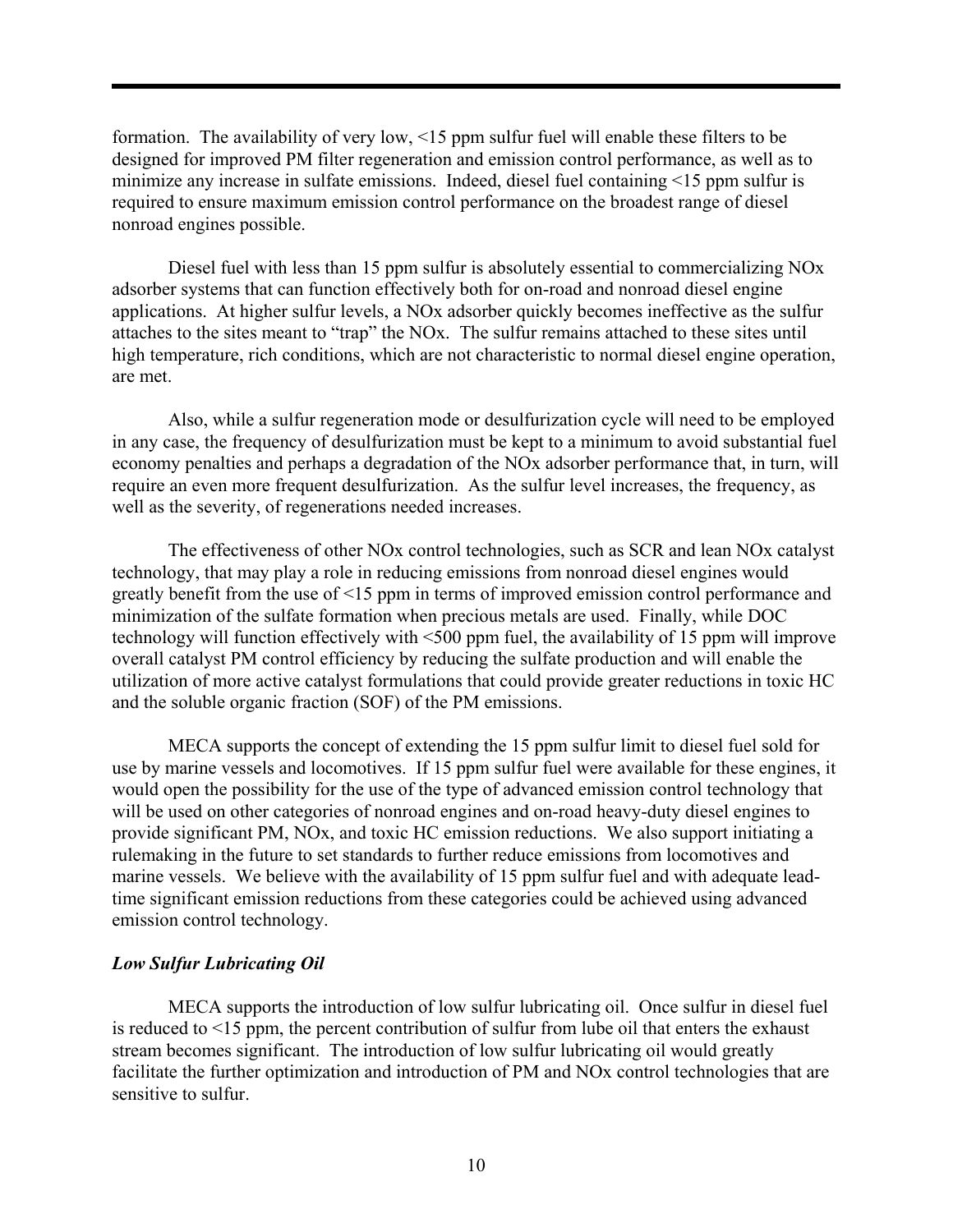### *Interim 500 ppm Sulfur Limit*

MECA also supports the implementation of the interim 500 ppm sulfur limit. Reducing sulfur in nonroad diesel fuel from the current levels will not only provide direct air quality benefits and enhance engine durability, but will also enable the use of diesel oxidation catalyst technology. As noted above, this technology can control PM emissions from 20 to 50 percent and reduce toxic HCs by up to 70 percent. As discussed above MECA recommends that EPA establish a 0.14 g/bhp-hr NMHC standard to ensure the use of DOC technology and thus achieve significant reductions in toxic HC emissions.

### **EMISSION TESTING PROCEDURES**

 MECA supports the proposed test procedures including the NTE requirement. We believe it is important that certification test procedures reflect real world emission performance to the greatest extent possible. The proposed emission test procedures achieve this objective. Meeting the proposed nonroad emission standards over the proposed certification test procedures will be challenging, but our industry is confident emission control technologies will be available to help meet the proposed standards over the full range of testing requirements.

### **HARMONIZATION**

MECA supports the concept of harmonization. We believe, however, that protection of the public health should in no way be compromised in the name of harmonization. Rather, EPA should establish the emission standards based on the Clean Air Act mandate that those standards reflect the greatest emission reductions that will be technologically feasible when the standards become effective.

#### **MEASURES TO ENCOURAGE EARLY EMISSION REDUCTIONS**

MECA supports the provision of emission credits for the early introduction of new engines that meet the applicable standards and the proposed program that would allow manufacturers to elect to retrofit diesel particulate filters on existing nonroad engines. MECA also support EPA's proposed extension of its Blue Sky Engine. Our support is contingent on the credit programs as finalized being fully enforceable and verifiable.

The diesel particulate filter retrofit credit program will provide an important opportunity to expand the experience and build interest in retrofitting nonroad engines. This credit program could serve as the catalyst for promoting other initiatives to retrofit additional nonroad equipment with exhaust emission control technology.

#### **2007 TECHNOLOGY REVIEW**

MECA supports the concept of EPA conducting a technological review in 2007 for engines in the <75 hp categories, provided the review includes an assessment of the long-term PM and NOx standards for engines <25 hp and the NOx standard for engines <75 hp. As discussed above, MECA believes some very promising technologies are emerging that could be applied to smaller nonroad engines to provide meaningful PM, NMHC, and NOx emission